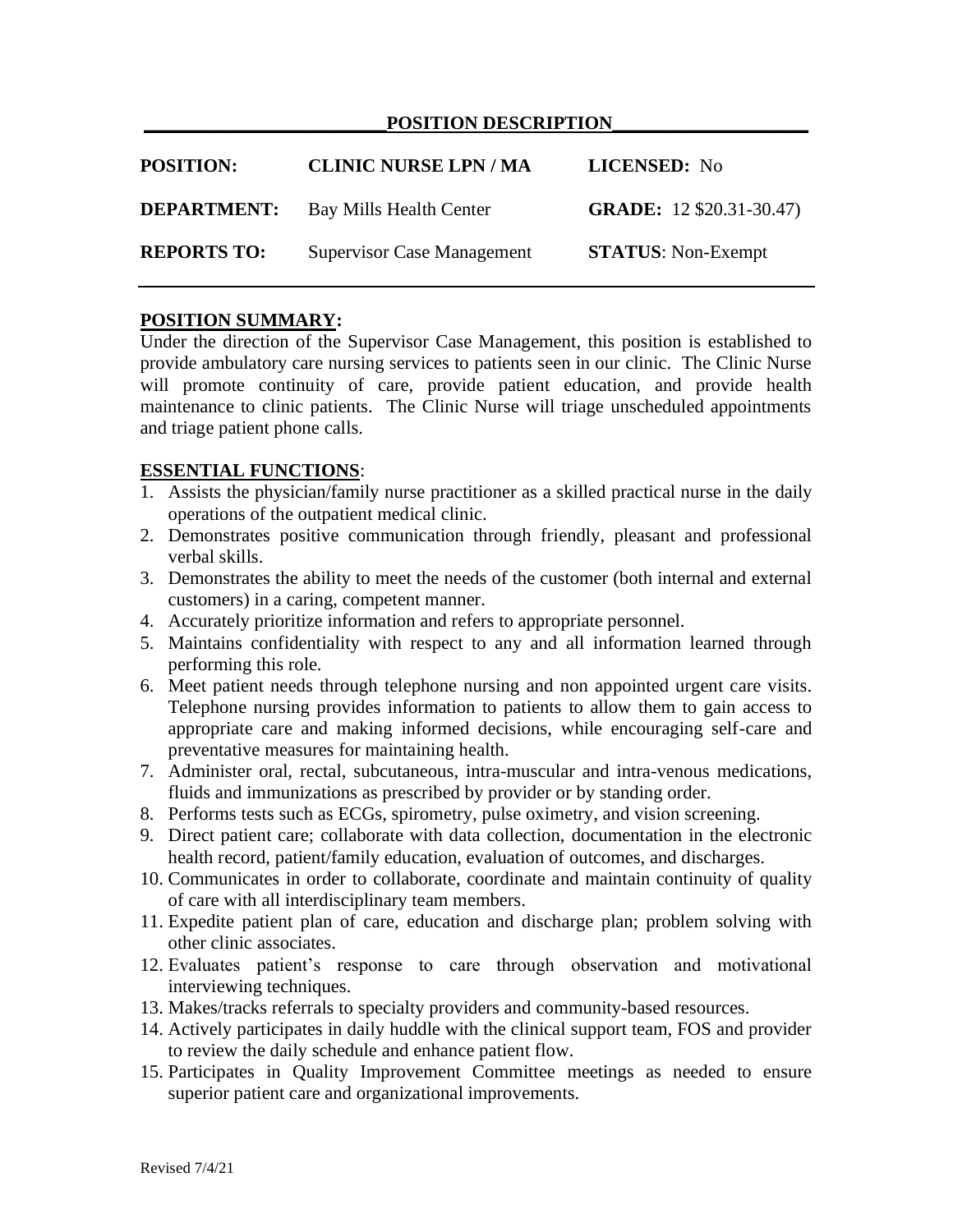- 16. Provides home visit care to patients under the direct orders of a licensed provider. Including evaluating, documenting, and assisting with the coordination of treatment for each patient's individual needs.
- 17. Must attend all mandatory or departmental training offered by the Bay Mills Human Resource Department.
- 18. Other duties may be assigned within the scope and complexity of this position's essential functions.

# **PHYSICAL REQUIREMENTS**:

While performing the duties of this job, the employee is regularly required to sit, stand, and walk. The employee's work is completed from the medical clinic area and involves direct, daily contact with sick patients. The employee may come in contact with communicable diseases and appropriate precautions must be taken to prevent the spread of these illnesses or diseases. Some diseases have the potential to be life threatening as in the case of some blood borne pathogens and specific protective measures must be followed at all times. The employee may be required to lifting patients or other strenuous physical activity when rendering first aid or while providing patient care. The ability to diffuse potentially volatile patients through calm, private, non-threatening communication is essential. The employee completes their work under normal office conditions, temperatures, and is environmentally controlled the majority of the time. Potential for exposure to blood or body fluids or other infectious diseases is present during patient and family contacts.

# **POSITION REQUIREMENTS**:

- 1. Active Michigan State License for Licensed Practical Nurse.
- 2. Must have at least two years of experience in a clinical outpatient nursing.
- 3. Experience in clinical filing and record keeping.
- 4. Must have working knowledge of computers.
- 5. Experience in working with and/or knowledge of Native American culture.
- 6. Experience and familiarity with privacy and confidentiality regulations and implementation of.
- 7. Must posses a personable, client friendly attitude along with organizational ability to handle multiple tasks simultaneously.
- 8. Must successfully pass all background checks and submit to a pre hire drug screen.
- 9. Must have excellent past work history and excellent attendance record as demonstrated through employment references.
- 10. To perform this position successfully, and individual must be able to satisfactorily perform each function listed under the essential functions and physical demands categories of this position description.

**PREFERENCE:** Preference will be given to those of Native American descent.

# **CLOSING DATE:** Open Until Filled

**APPLY TO:** Please email application and resume to Erin Forrester, HR Generalist at eforrester@baymills.org Subject: LPN/MA